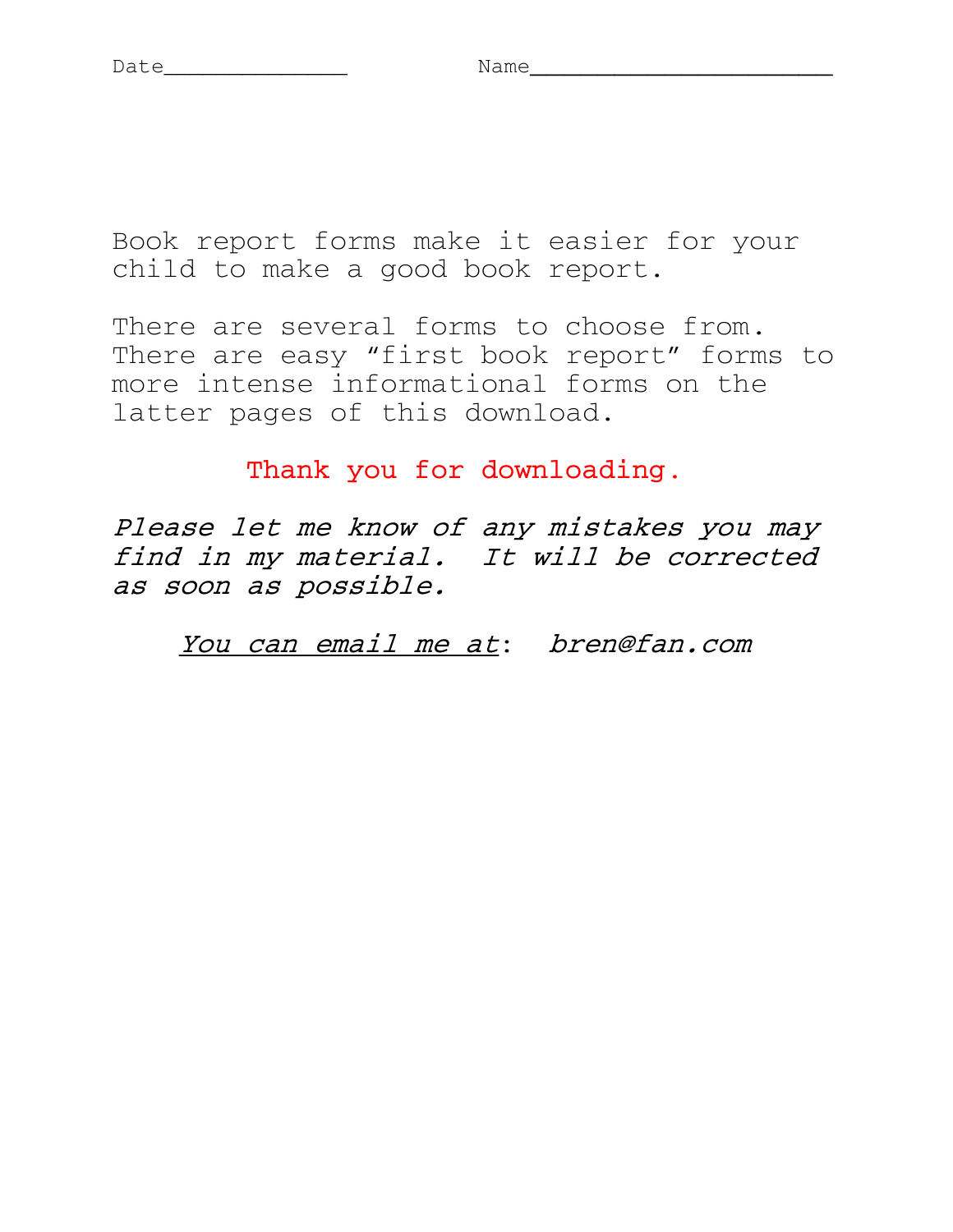<u> 1989 - Andrea Barbara, Amerikaansk politiker (d. 1989)</u>

<u> 1989 - Jan Barbara, margaret amerikan basar dan berasal dan berasal dalam basar dalam basar dalam basar dala</u>

ર્જાન્દ્ર ર્જાન્દ્ર ર્જાન્દ્ર ર્જાન્દ્ર ર્જાન્દ્ર ર્જાન્દ્ર ર્જાન્દ્ર ર્જાન્દ્ર ર્જાન્દ્ર ર્જાન્દ્ર રજન્દ્ર રજન્દ<br>જાન્દ્ર રજન્દ્ર રજન્દ્ર રજન્દ્ર રજન્દ્ર રજન્દ્ર રજન્દ્ર રજન્દ્ર રજન્દ્ર રજન્દ્ર રજન્દ્ર રજન્દ્ર

My Book Report

Title:

 $Author:$ 

Number of pages in this book:

This book is about ...

Why I think you should read this book ...

ৰ্ক্তক্তিৰ্জক্তৰ্জক্তৰ্জক্তৰ্জক্তৰ্জক্তৰ্জক্তৰ্জক্তৰ্জক্তৰ্জক্তৰ্জক্তৰ্জক্ত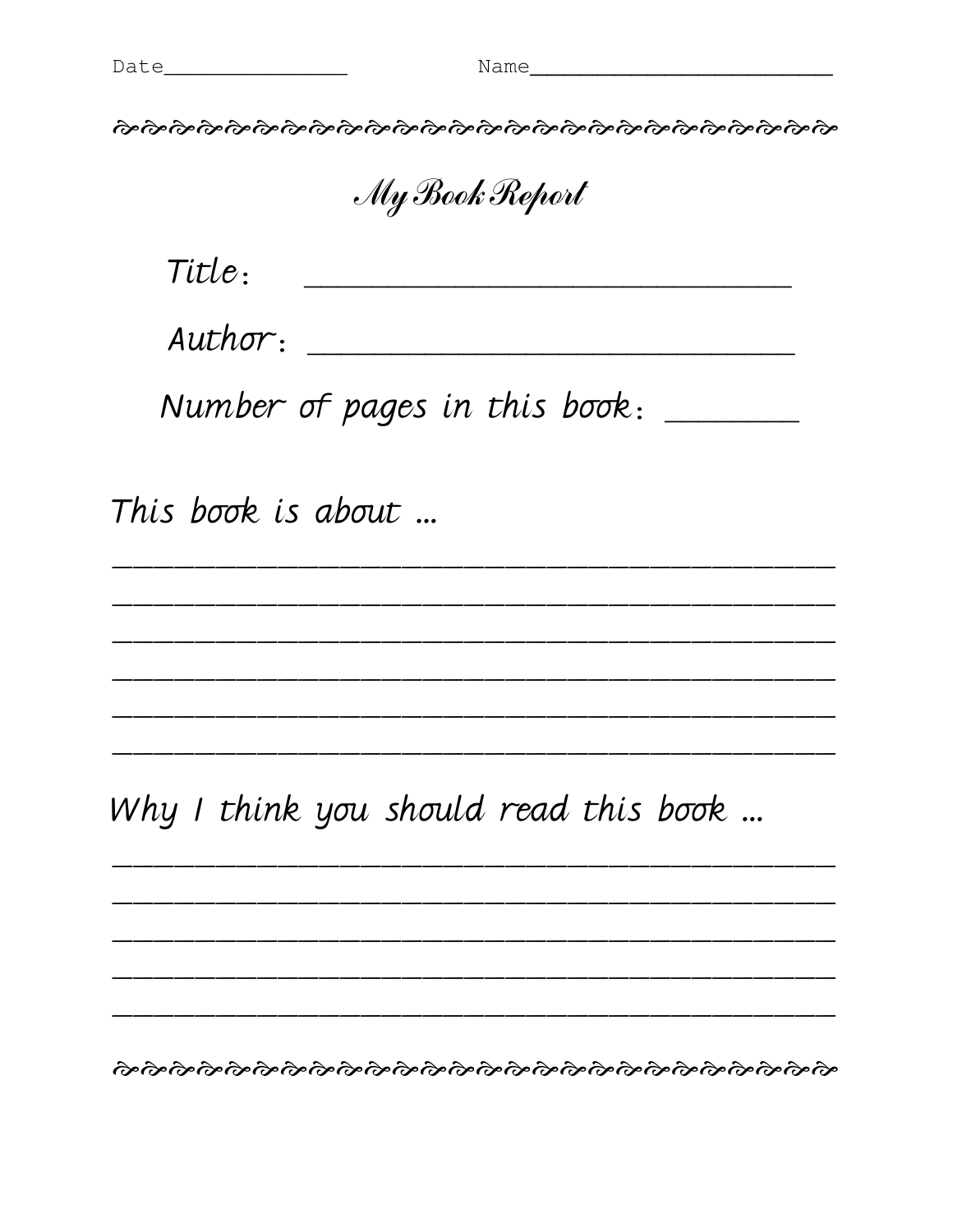$\overbrace{\mathtt{v}\,\mathtt{v}\,\mathtt{v}\,\mathtt{v}\,\mathtt{v}\,\mathtt{v}\,\mathtt{v}\,\mathtt{v}\,\mathtt{v}\,\mathtt{v}\,\mathtt{v}\,\mathtt{v}\,\mathtt{v}\,\mathtt{v}\,\mathtt{v}\,\mathtt{v}\,\mathtt{v}\,\mathtt{v}\,\mathtt{v}\,\mathtt{v}}$ 

| Number of pages in this book: ____ |
|------------------------------------|
| What this book is about            |
|                                    |
|                                    |
|                                    |
|                                    |
|                                    |
|                                    |
|                                    |
|                                    |

 $\overbrace{\mathtt{v} \, \mathtt{v} \, \mathtt{v} \, \mathtt{v} \, \mathtt{v} \, \mathtt{v} \, \mathtt{v} \, \mathtt{v} \, \mathtt{v} \, \mathtt{v} \, \mathtt{v} \, \mathtt{v} \, \mathtt{v} \, \mathtt{v} \, \mathtt{v} \, \mathtt{v} \, \mathtt{v} \, \mathtt{v} \, \mathtt{v} \, \mathtt{v} \, \mathtt{v} \, \mathtt{v} \, \mathtt{v} \, \mathtt{v} \, \mathtt{v} \, \mathtt{v} \, \mathtt{v} \, \$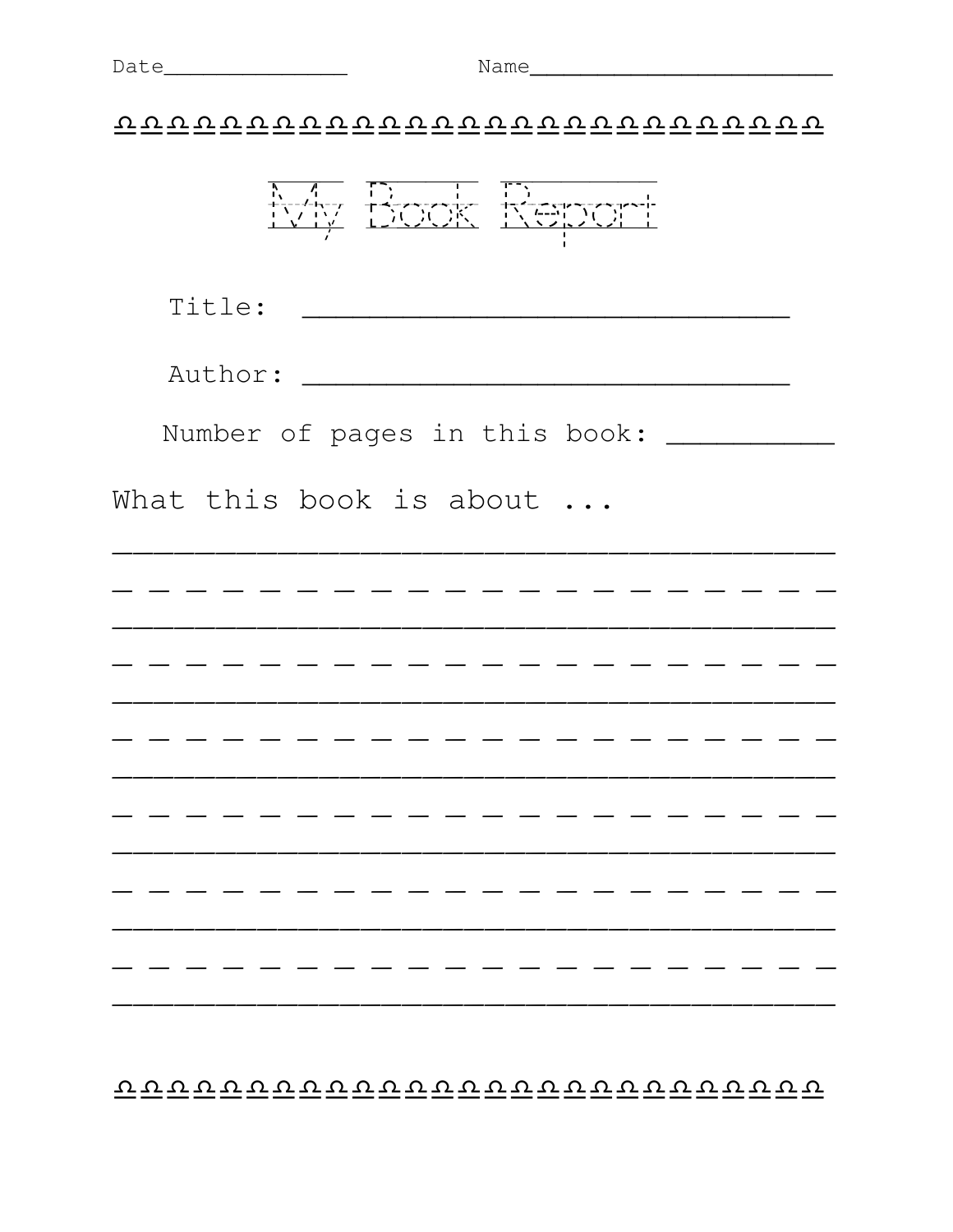<u> 1989 - Johann John Harry Harry Harry Harry Harry Harry Harry Harry Harry Harry Harry Harry Harry Harry Harry</u>

<u>, and a set of the set of the set of the set of the set of the set of the set of the set of the set of the set</u>

the the time the time the time the time the time the time the time the

## Book Report

 $\textit{Title}:$ 

Number of pages in this book: \_\_\_\_\_\_\_\_\_\_

What this book is about ...

Why I like or dislike this book.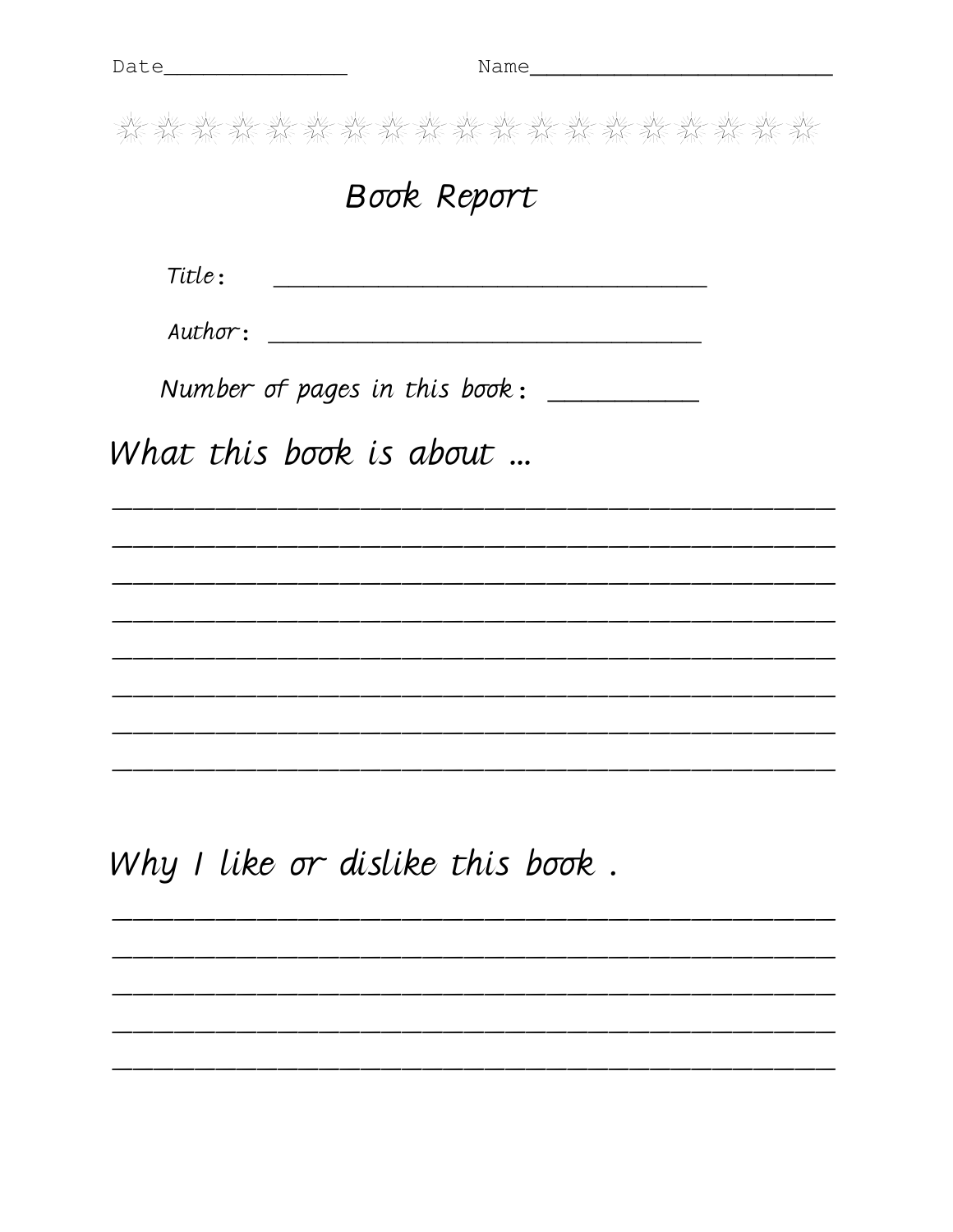Book Report Title: <u> 1980 - Johann Barn, mars and de Brazilian (b. 1980)</u> Number of pages in this book: \_\_\_\_\_\_\_\_\_\_ What this book is about ... 

Why I like or dislike this book.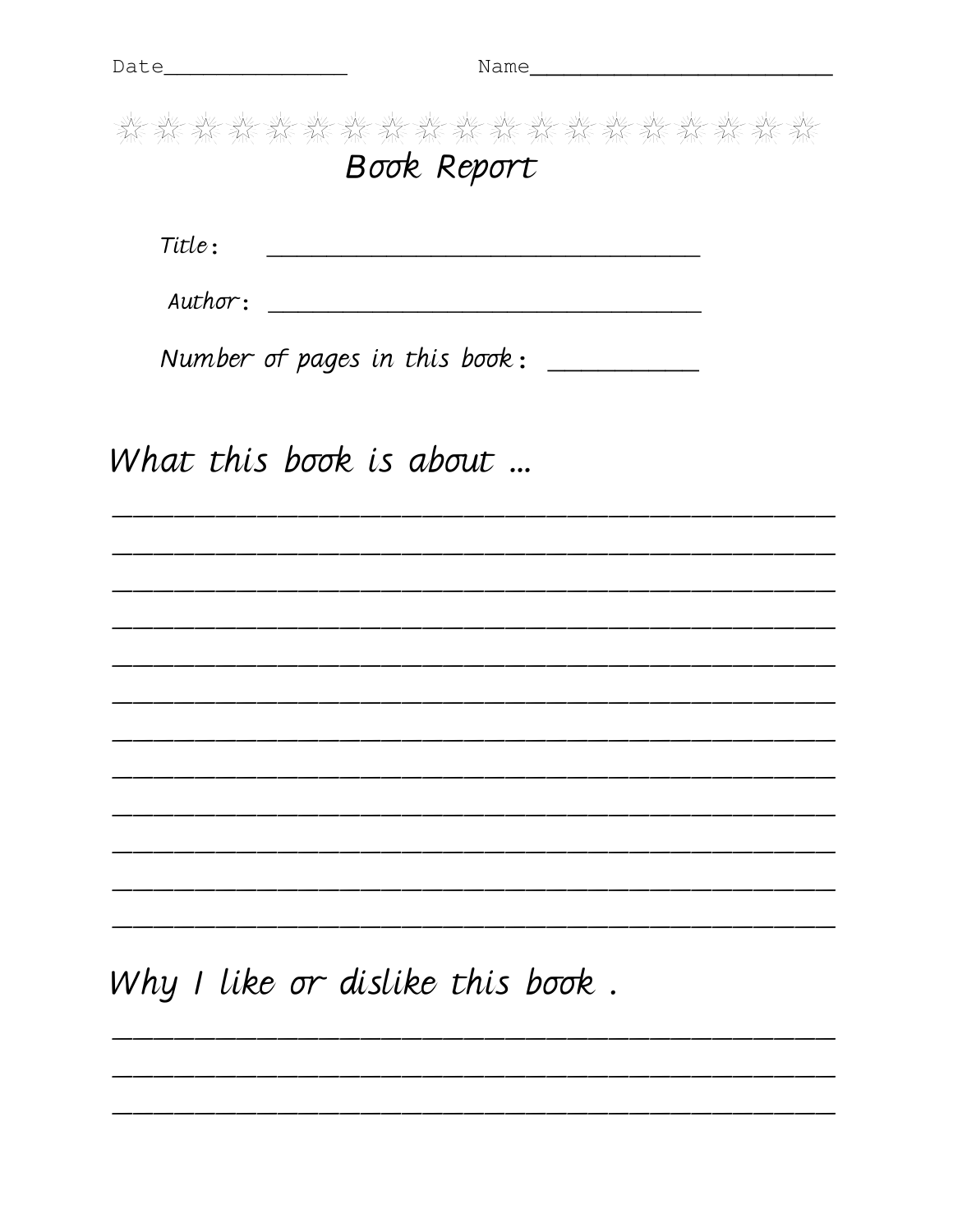| Book Report                                                                             | Page 1 |
|-----------------------------------------------------------------------------------------|--------|
| Title:                                                                                  |        |
| Author:                                                                                 |        |
| Number of pages in this book: ___________                                               |        |
| Write a short summary of what this book is about.                                       |        |
|                                                                                         |        |
|                                                                                         |        |
| Would you recommend this book to a friend? Why or why not?                              |        |
|                                                                                         |        |
| Did you like the author's style of writing? Why or why not?                             |        |
|                                                                                         |        |
| Would you be interested in reading more stories by this same<br>author? Why or why not? |        |

\_\_\_\_\_\_\_\_\_\_\_\_\_\_\_\_\_\_\_\_\_\_\_\_\_\_\_\_\_\_\_\_\_\_\_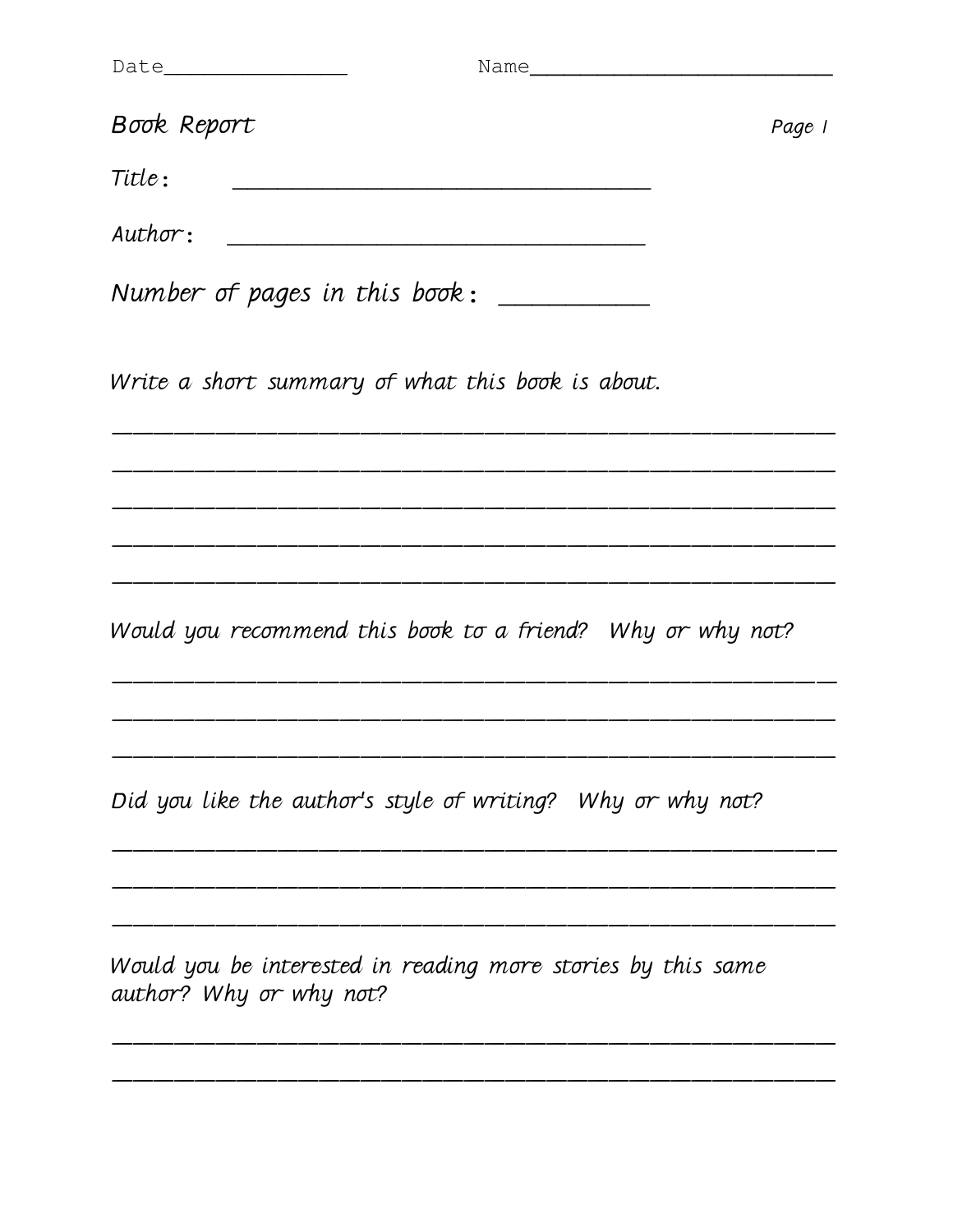| Characters: (People, places or things this story is about) | Page 2 |
|------------------------------------------------------------|--------|
|                                                            |        |
|                                                            |        |
|                                                            |        |
| Setting: (Where the story takes place)                     |        |
|                                                            |        |
|                                                            |        |
|                                                            |        |
|                                                            |        |
| Plot: (What the story is about)                            |        |
|                                                            |        |
|                                                            |        |
|                                                            |        |
|                                                            |        |
|                                                            |        |
|                                                            |        |
|                                                            |        |
|                                                            |        |
| Ending:<br>(How the story ends)                            |        |
|                                                            |        |
|                                                            |        |
|                                                            |        |